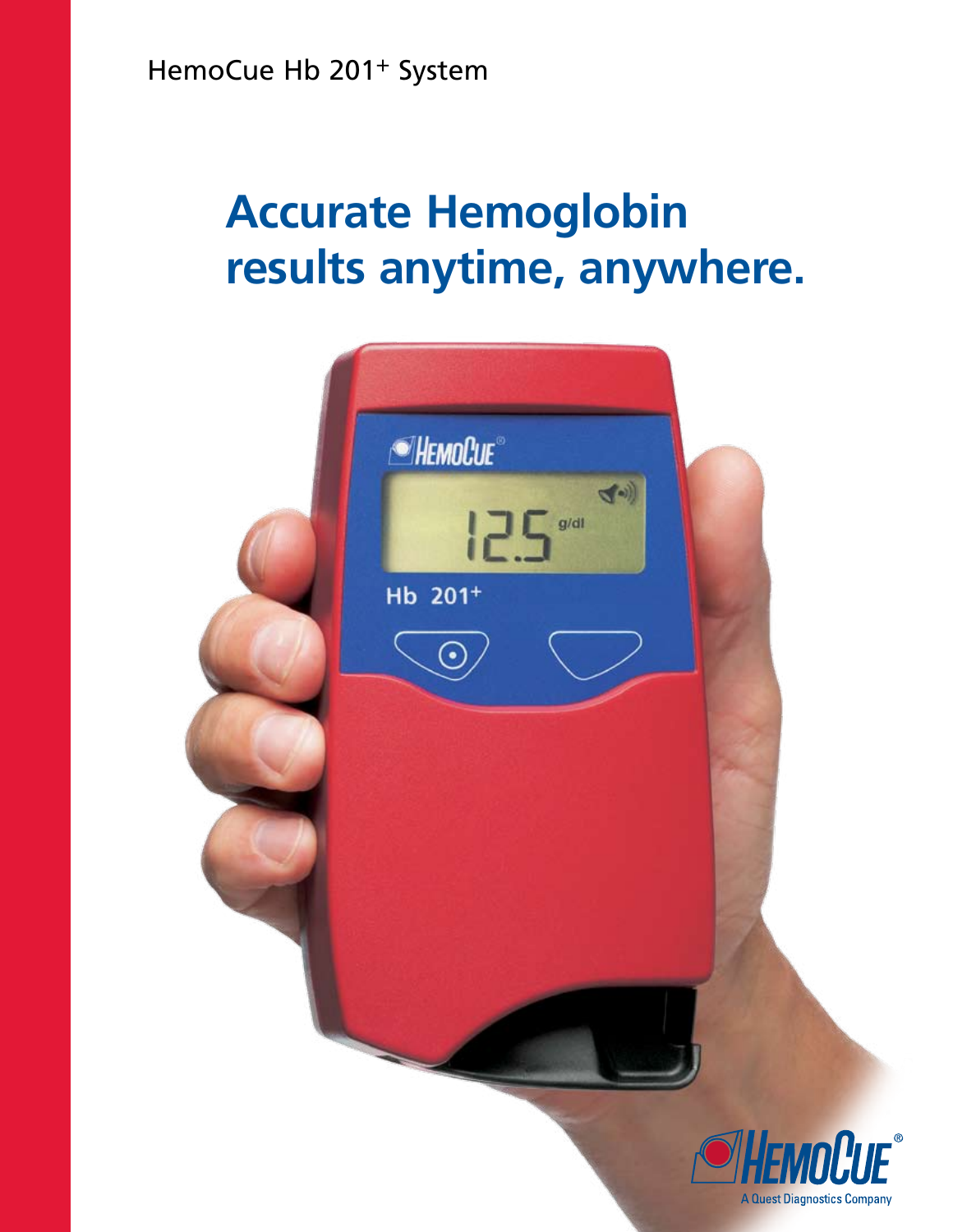



**Fill the cuvette by placing the tip of the cuvette in the drop of blood...**



**…place the filled cuvette in the cuvette holder and push the holder into the measuring position...**



**…the result will be displayed within 15–60 seconds.**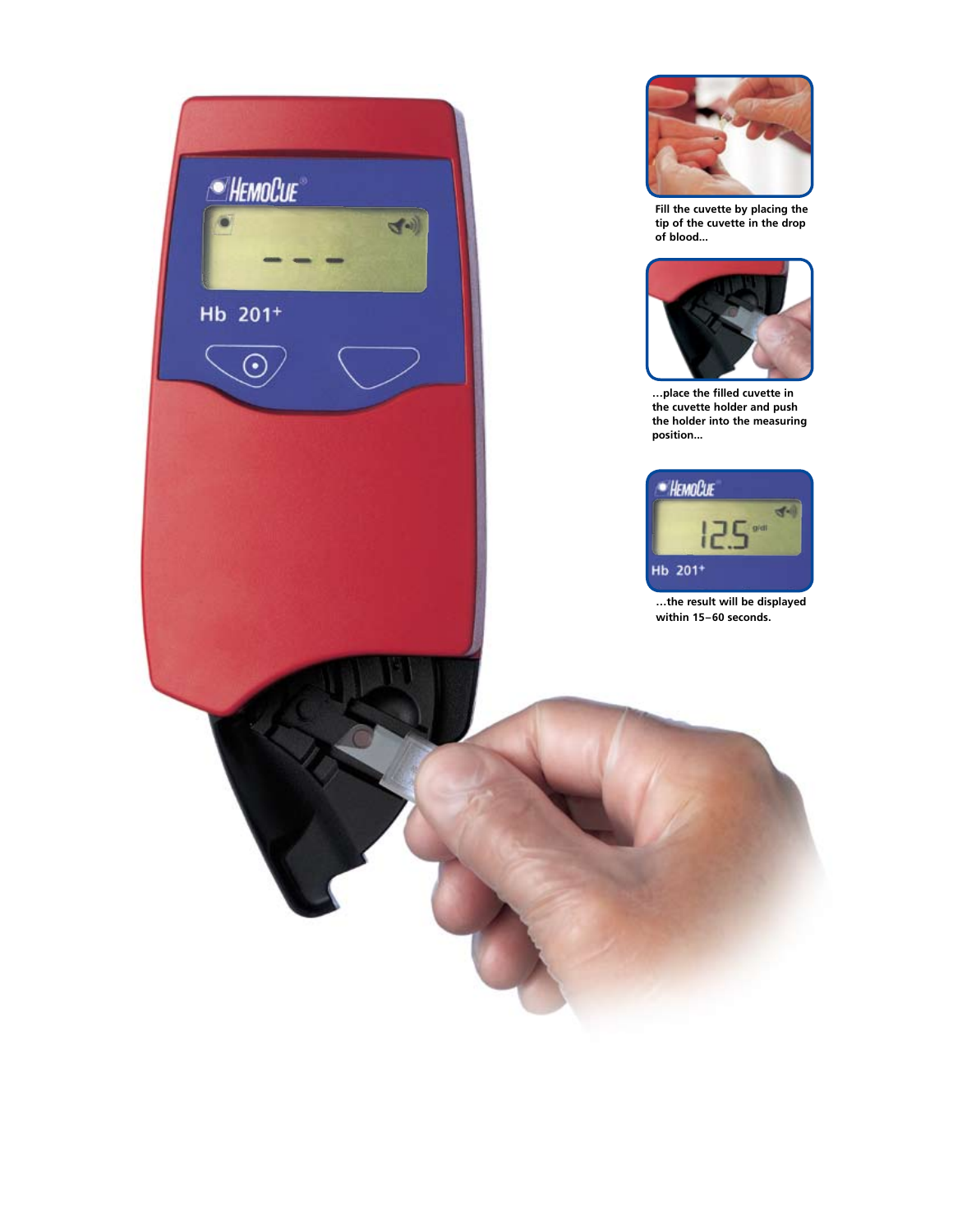## **Excellent Precision and Accuracy.**

Appreciated by users all over the world for simplicity, speed, and small sample volume, the HemoCue Hemoglobin testing systems are the long-standing original choice for lab quality hemoglobin testing at the point-of-care. The system uses a specially designed analyzer with specially designed microcuvettes.

As a hand-held analyzer, the HemoCue Hb 201+ System offers various features and benefits. The optimal cuvette packaging allows the flexibility and mobility for use of the system anytime, anywhere.

#### **Laboratory precision and accuracy**

The accuracy of the Hb 201<sup>+</sup> System is  $\pm 1.5\%$  when compared to the international reference method for hemoglobin (the ICSH method). Many studies also show excellent correlation with different laboratory systems. There is no need to recalibrate the instrument when new batches of cuvettes are put into use. Additionally, by measuring at two wavelengths, the system automatically compensates for turbidity (e.g. high WBC and lipids) in the sample, improving accuracy.

#### **Lab-Accurate Performance**

The HemoCue hemoglobin systems achieve precision and accuracy matching that of a central laboratory. We ensure that all products leaving our production facility meet or exceed rigorous specifications for: within lot variation, lot-to-lot variation, calibration, instrument-to-instrument variation, and total system variation.

Each of more than  $400,000<sup>1</sup>$  cuvettes produced each day are inspected. Our analyzers require no recalibration. Throughout the lifetime of the analyzers, and from one cuvette lot to the next, HemoCue's testing systems remain as accurate as the day they left the factory.

#### **Microcuvettes**

Microcuvettes are packaged either in 4 vials of 50 or 4 boxes of 25 individually packaged microcuvettes.



**The unique, disposable microcuvette is the heart of the HemoCue system. The correct volume of blood is drawn into the cuvette by capillary action, which initiates the reaction.**

#### **User friendly and minimal maintenance**

The system is easy to learn and easy to use. After a brief instruction, even non-laboratory personnel can perform the test safely and accurately. The analyzer is factory calibrated, which is automatically verified every time the instrument is switched on. The "selftest" eliminates the need for a control cuvette. The cuvette holder design reduces the need for cleaning by minimizing the contamination of the optronic unit.

#### **\*Reimbursement**

#### CPT Code 85018QW - \$3.46 (national ceiling)

\*The CPT Codes provided are for informational purposes only. CPT coding is the sole responsibility of the billing party.

<sup>1</sup> This number is reflective of all products.